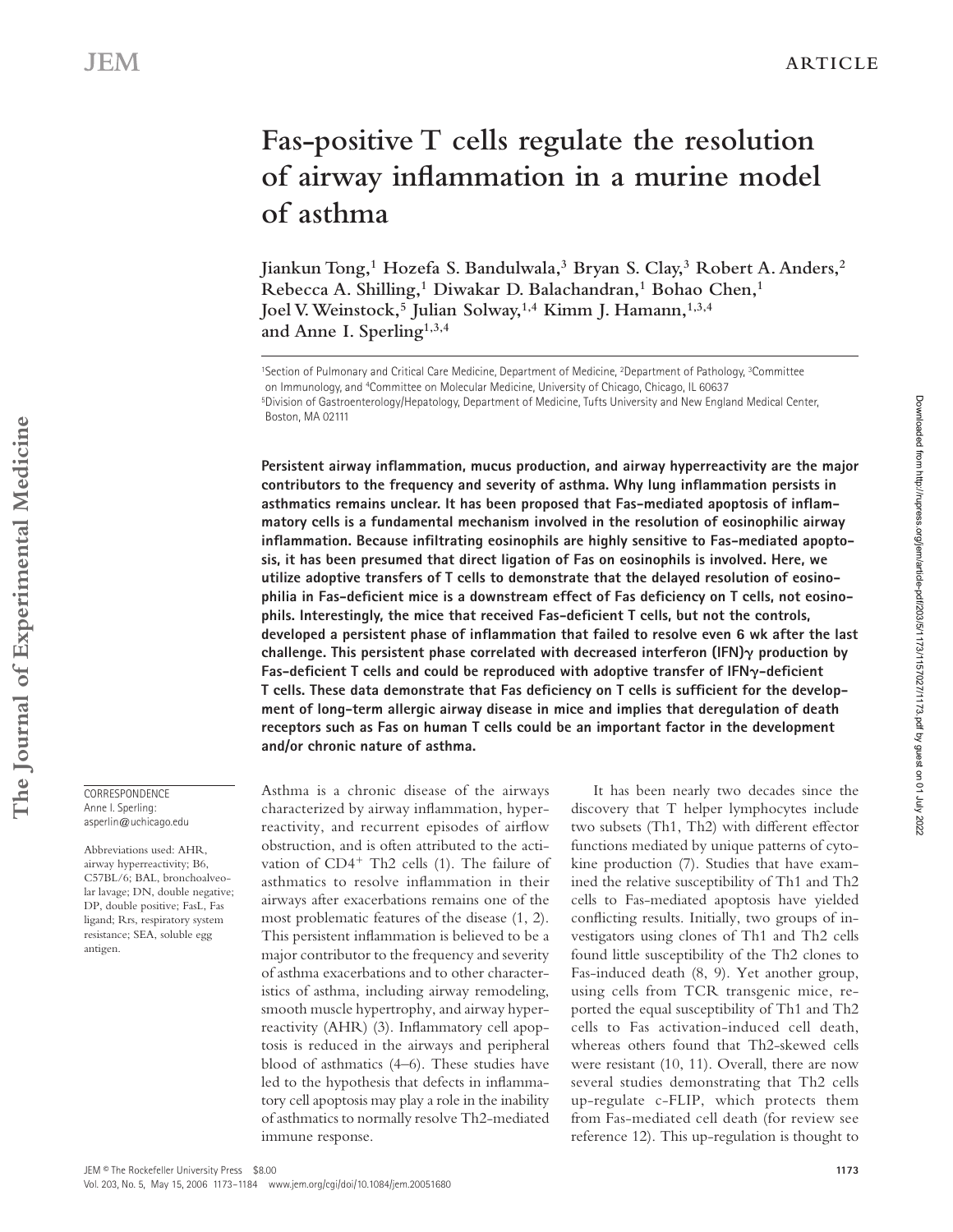be the result of a selective increase of PI-3K activity in Th2 cells (13, 14). Furthermore, several groups have found that Th2 cells produce less Fas ligand (FasL) than Th1 cells (15, 16), possibly as a result of differential NFAT usage in Th2 cells (16). A recent study found that ligation of CTLA-4 on Th2 cells protects them from Fas-mediated activationinduced cell death (17). Together, all of these in vitro studies suggest that Fas–FasL interactions might not play an important role in the normal resolution of Th2 inflammatory responses. Nevertheless, there are examples of in vivo Th2 responses being augmented in Fas-deficient mice (18, 19) and the question of whether Th2 responses in vivo are regulated, at least in part, by Fas is still unclear.

To address the role of Fas in the regulation of Th2 mediated inflammation, we used a previously described murine model of allergic airways disease and mice with abnormalities of the Fas signaling pathway (20). We found that Fas deficiency leads to a delayed resolution of Th2 inflammation. Furthermore, Fas deficiency, specifically on T cells, is sufficient to induce delayed resolution and can actually lead to the induction of persistent lung Th2 inflammation lasting at least 6 wk. This chronic inflammation occurs after the acute response in the absence of additional antigen challenge and includes many pathological features characteristic of human asthma, including continued inflammatory cells in the airways, dramatic mucus production, and AHR. Interestingly, although T cells from control mice that had resolved their airway and lung inflammation produced high levels of IFN $\gamma$  upon antigen restimulation, Fas-deficient T cells from unresolved mice produced significantly less IFN $\gamma$ . These data suggested that Fas deficiency on the T cells might lead to persistent inflammation through a defect in the development of IFN $\gamma$ -producing T cells that, in turn, may fail to effectively down-regulate the Th2 response (21). In support of this hypothesis, we demonstrate that the persistent inflammation can be reproduced by the adoptive transfer of IFNγ-deficient T cells instead of Fas-deficient T cells. These data demonstrate that Fas–FasL interactions can regulate in vivo Th2 responses and suggest that immunotherapy directed at this pathway might be beneficial for chronic Th2-mediated diseases.

#### **RESULTS**

#### **Resolution of airway inflammation is delayed in mice defi cient in the Fas pathway**

The role of proapoptotic surface molecules in the resolution of Th2-mediated airway inflammation is uncertain. To address whether Fas is involved in the resolution of airway inflammation, we compared the timing of resolution after *Schistosoma mansoni* sensitization and challenge in Fas-deficient (Lpr) and wild-type mice (all strains used in these experiments are on the C57BL/6 [B6] background). As reported previously, mice sensitized with *S. mansoni* eggs and challenged with SEA antigen develop a robust airway inflammation by 4 d after the challenge, consisting of 70–75% of eosinophils, 10–15% of T cells, and 10–15% macrophages (20, 22). We have previously established that eosinophilia in our model is

totally dependent on both sensitization and challenge (22). In the absence of either the sensitization or the challenge, the composition of the small number of bronchoalveolar lavage (BAL) cells is predominantly macrophages and indistinguishable from BAL of mice without sensitization and challenge. To determine the length of time required to resolve the airway inflammation, the time course of airway inflammation in B6 mice was examined. Profound airway eosinophilia was still evident on day 7, but was mostly resolved by day 14 in most mice (Fig. 1 A). Although Lpr mice developed levels of airway inflammation equal to B6 at day 4 after challenge (Fig. 1 B), at day 14 after challenge the Lpr mice had significantly higher numbers of infiltrating eosinophils and  $T$  cells (Fig. 1 C). As we have reported previously for B6 mice, Lpr mice sensitized with *S. mansoni* eggs, but sham challenged with PBS, did not develop airway inflammation at either time point (Fig. 1, B and C). It should be noted that the sensitized and challenged Lpr mice had much less inflammation at day 14 than at day 4, suggesting that factors other than the Fas pathway also play a role in the clearance of airway inflammation



Figure 1. Resolution of airway inflammation is delayed in Fas**deficient mice.** (A) Time course of BAL eosinophilia in B6 mice. Sensitized and challenged mice were killed and BAL analyzed on day 4 ( $n = 11$ ), day 7  $(n = 4)$ , day 11  $(n = 7)$ , and day 14  $(n = 16)$  after the last challenge. (B and C) Lpr and B6 mice were sensitized with inactivated S. mansoni eggs, challenged with SEA (10 μg/mouse), and killed on days 4 and 14 after the last challenge. Total numbers of BAL cells, CD3<sup>+</sup> T cells, and eosinophils were measured. Control mice were sensitized with inactive eggs, but challenged with only PBS (depicted as "-"). Lpr and B6 mice developed similar profound airway inflammation as measured by eosinophil and T cell numbers at day 4 after challenge, but Lpr mice had failed to resolve their airway inflammation at day 14 (Day 4: B6  $n = 7$ , Lpr  $n = 10$ ; Day 14: B6  $n = 11$ , Lpr  $n = 9$ ). \*\*\*,  $P < 0.001$ , N.D. indicates cell number  $< 10<sup>3</sup>$ . Error bars represent SEM.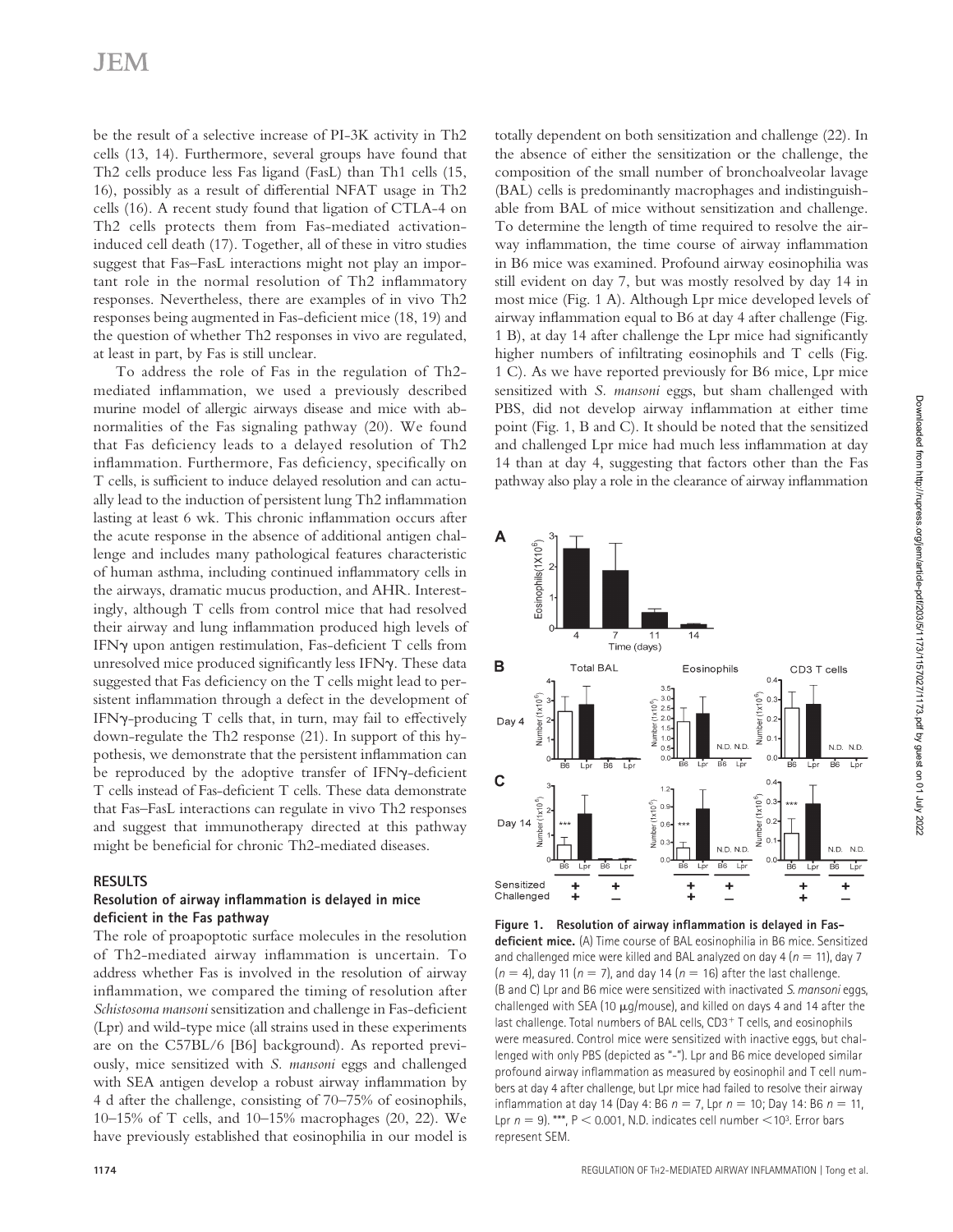in this model. However, the significant delay in resolution in the Lpr strain demonstrates that this process is, in part, regulated by Fas–FasL interactions.

#### Fas-positive T cells are sufficient for normal resolution **of airway inflammation**

We proposed two hypotheses to account for our observation that deficiency of Fas impairs resolution of airway eosinophilia. The first hypothesis was that eosinophils, which express the Fas receptor (23), are killed directly upon ligation with FasL. In this scenario, Fas-deficient B6.Lpr eosinophils would survive longer, leading to prolonged inflammation. The second hypothesis was that primarily T cells are regulated by Fas–FasL interactions. In this scenario, Th2 cells in the Lpr mice would survive longer as the result of absence of Fas expression, and these cells might indirectly prolong airway eosinophilia by increased or persistent production of eosinophil prosurvival cytokines such as IL-5.

To distinguish between these possibilities, we used an adoptive transfer model to "design" mice with differential expression of Fas on eosinophils and T cells. Lymph node T cells from either B6 mice or Lpr mice were adoptively transferred into B6.Rag<sup>−</sup>/<sup>−</sup> mice. Because eosinophil production occurs in the bone marrow and does not require Rag-1 expression, the resulting mice have eosinophils with the genotype of the recipient, whereas T cells have the genotype of the donor strain. Thus, the adoptively transferred mice had normal expression of Fas on their eosinophils (as well as other nonlymphoid cells), whereas expression of functional Fas on T cells depended on the donor mouse type used (B6 vs. Lpr). Mice that received B6 T cells (B6 $>$ Rag<sup>-/-</sup>) before sensitization and challenge with *S. mansoni* had a similar course of inflammation as found previously in normal B6 (Fig. 1 A and not depicted). Mice that received Lpr T cells (Lpr>Rag<sup>−</sup>/<sup>−</sup>) before being sensitized and challenged had similar high BAL eosinophil and CD3 T cell counts at day 4 as sensitized and challenged B6>Rag<sup>−</sup>/<sup>−</sup> mice (Fig. 2 A). However, strikingly, at day 14 as well as day 21, mice given Lpr T cells had significantly more airway inflammation compared with the B6 T cell transferred mice (Fig. 2, B and C).

One possible caveat of these studies is that donor eosinophils or eosinophil progenitors could be transferred with the enriched lymph node T cells. To confirm that airway eosinophils were produced from recipient progenitors, adoptive transfers were performed with CD45 congenic mice. Lymph node cells from congenic B6.CD45.1 mice were transferred into B6.Rag<sup>−</sup>/<sup>−</sup> (CD45.2) recipients. After the mice were sensitized and challenged, BAL was performed and the cells were analyzed for CD45 expression to determine their source. The inflammatory cells stained positively for either CD45.1 or CD45.2, but not both (Fig. 2 D, left). As expected, the  $CD3^+$  T cells derive from the  $CD45.1^+$  donor population (Fig. 2 D, middle). However, the eosinophil  $(CCR3<sup>+</sup>)$  cells are CD45.1 negative (Fig. 2 D right), thus demonstrating that they are recipient derived. We did detect a small number of CCR3<sup>+</sup> cells that derive from the donor; however, these



Figure 2. Fas-positive T cells are sufficient for normal resolution of airway inflammation. B6 and Lpr T cells were adoptively transferred into B6.Rag<sup>−</sup>/<sup>−</sup> mice 1 d before sensitization (noted as B6>Rag<sup>−</sup>/<sup>−</sup> and Lpr>Rag<sup>-/-</sup>, respectively). The mice were killed on (A) day 4 (B6,  $n = 15$ ; Lpr,  $n = 11$ , (B) day 14 (B6,  $n = 15$ ; Lpr,  $n = 13$ ), and (C) day 21 (B6,  $n = 6$ ; Lpr,  $n = 7$ ) after the final challenge and the BAL was analyzed. (D) B6.CD45.1 donor cells were adoptively transferred into B6.Rag<sup>−</sup>/<sup>−</sup> (CD45.2) recipients, sensitized, and challenged, and BAL was harvested 4 d after the final challenge. BAL cells were stained with anti-CD45.1, CD45.2, CD3, and CCR3 antibodies. The data presented in D are representative of two independent experiments. \*, P < 0.05; \*\*, P < 0.01; \*\*\*, P < 0.001. Error bars represent SEM.

cells are also  $CD3<sup>+</sup>$  and therefore represent a previously described small population of T cells that express CCR3 (24). Together, these data confirm that in our adoptive transfer model, eosinophils are predominantly, if not totally, derived from the recipients. Thus, the B6.Rag<sup>−</sup>/<sup>−</sup> mice adoptively transferred with Lpr donors possessed Fas-positive eosinophils and Fas-deficient lymphocytes. Together, these data validate the adoptive transfer model and demonstrate that Fas-deficient T cells are sufficient to prolong inflammation despite normal Fas expression on eosinophils.

#### **Increased Th2 cytokine production is found at later time points in lung tissue of sensitized and challenged Lpr**>**Rag**<sup>−</sup>**/**<sup>−</sup> **mice**

To determine whether the extended inflammation was mediated by Th2 cells, we compared cytokine levels in the lung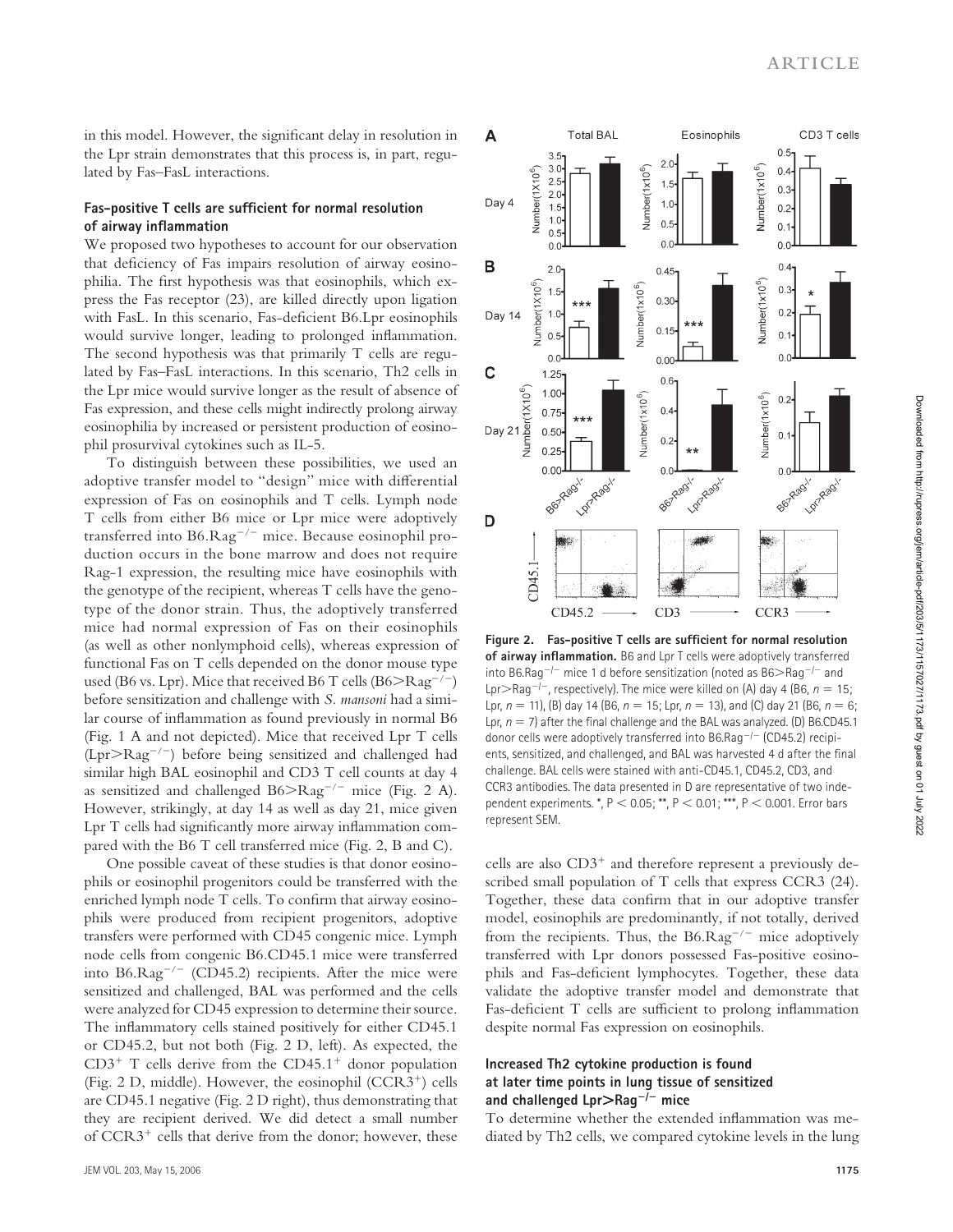

**Figure 3. Increased Th2 cytokine production in the lung tissue of Lpr**>**Rag**<sup>−</sup>**/**<sup>−</sup> **mice.** (A and B) Cytokine levels in lung tissue lysate at days 14 and 21 are shown. Cytokines were measured by Cytometric Bead Array as described in Materials and methods. The data are from one representative out of three experiments. Three to five mice per group per time point were analyzed.  $^*$ ,  $P < 0.05$ ;  $^{**}$ ,  $P < 0.01$ . Error bars represent SEM.

tissue between sensitized and challenged Lpr>Rag<sup>−</sup>/<sup>−</sup> and B6>Rag<sup>-/-</sup> mice. A significant difference in IL-4 and IL-5 levels between B6>Rag<sup>−</sup>/<sup>−</sup> and Lpr>Rag<sup>−</sup>/<sup>−</sup> mice was found at day 14 after the last challenge (Fig. 3 A). Furthermore, continued production of both IL-5 and IL-4 was found at day 21 from Lpr>Rag<sup>−</sup>/<sup>−</sup>, but not B6>Rag<sup>−</sup>/<sup>−</sup> lung tissue (Fig. 3 B). Although a low level of IFNγ was found in lung tissue, no significant difference between these two groups was observed (unpublished data). These findings, along with the presence of eosinophils, establishes the Th2 nature of the days 14 and 21 airway and lung inflammation in the sensitized and challenged Lpr>Rag<sup>−</sup>/<sup>−</sup> mice.

#### Fas deficiency on T cells leads to increased **mucus production**

Increased mucus production is a common pathophysiological manifestation associated with asthma and is an important contributor to airway obstruction, which in its most severe form can lead to mortality. Goblet cell metaplasia and mucus production were determined by PAS staining of histological sections at day 21. As seen in Fig. 4 A, PAS staining in the sensitized and challenged Lpr>Rag<sup>−</sup>/<sup>−</sup> bronchi was noticeably intense, whereas very little PAS staining was seen in the sensitized and challenged B6>Rag<sup>−</sup>/<sup>−</sup> bronchi. When histological sections were scored as described in detail in Materials and methods, we found that a significantly higher percentage of bronchi showed PAS staining in the sensitized and challenged Lpr>Rag<sup>-/-</sup> mice compared with the sensitized and challenged B6>Rag<sup>−</sup>/<sup>−</sup> mice (Fig. 4 B). Furthermore, the severity of the goblet cell metaplasia was also significantly higher in the bronchi from



**Figure 4. Increased mucus production in Lpr**>**Rag**<sup>−</sup>**/**<sup>−</sup> **mice.** (A) Representative sections of lung at day 21. Lung tissues from B6>Rag<sup>−</sup>/<sup>−</sup> and Lpr>Rag<sup>-/-</sup> mice were fixed in 4% paraformaldehyde and embedded in paraffin. Sections were stained PAS for analysis of mucus-containing cells. (B) Quantification of the number of positive bronchi and (C) severity of the abundance of PAS-positive mucus-containing cells. The PAS-positive bronchi scoring and the relative scores are described in detail in Materials and methods. (D) Perivascular and peribronchial inflammation were scored as described in Materials and methods. Six to seven mice per group were analyzed. \*, P < 0.05; \*\*, P < 0.01; \*\*\*, P < 0.001. Error bars represent SEM.

the sensitized and challenged Lpr>Rag<sup>−</sup>/<sup>−</sup> mice (Fig. 4 C). Inflammation was further evaluated by scoring hematoxylin and eosin sections as described in detail in Materials and methods for the relative amounts of perivascular and peribronchial inflammation. The lungs from sensitized and challenged Lpr>Rag<sup>-/-</sup> mice showed more severe inflammation compared with sensitized and challenged B6>Rag<sup>-/−</sup> mice (Fig. 4 D). Together, these data demonstrate that both inflammation and mucus production continues through day 21 in sensitized and challenged Lpr>Rag<sup>−</sup>/<sup>−</sup> mice.

#### Fas deficiency on T cells leads to AHR

AHR is a hallmark of asthma and is often associated with increased airway inflammation  $(25, 26)$ . To investigate if the persistent airway inflammation in Lpr>Rag<sup>-/-</sup> mice also leads to AHR, we measured respiratory system resistance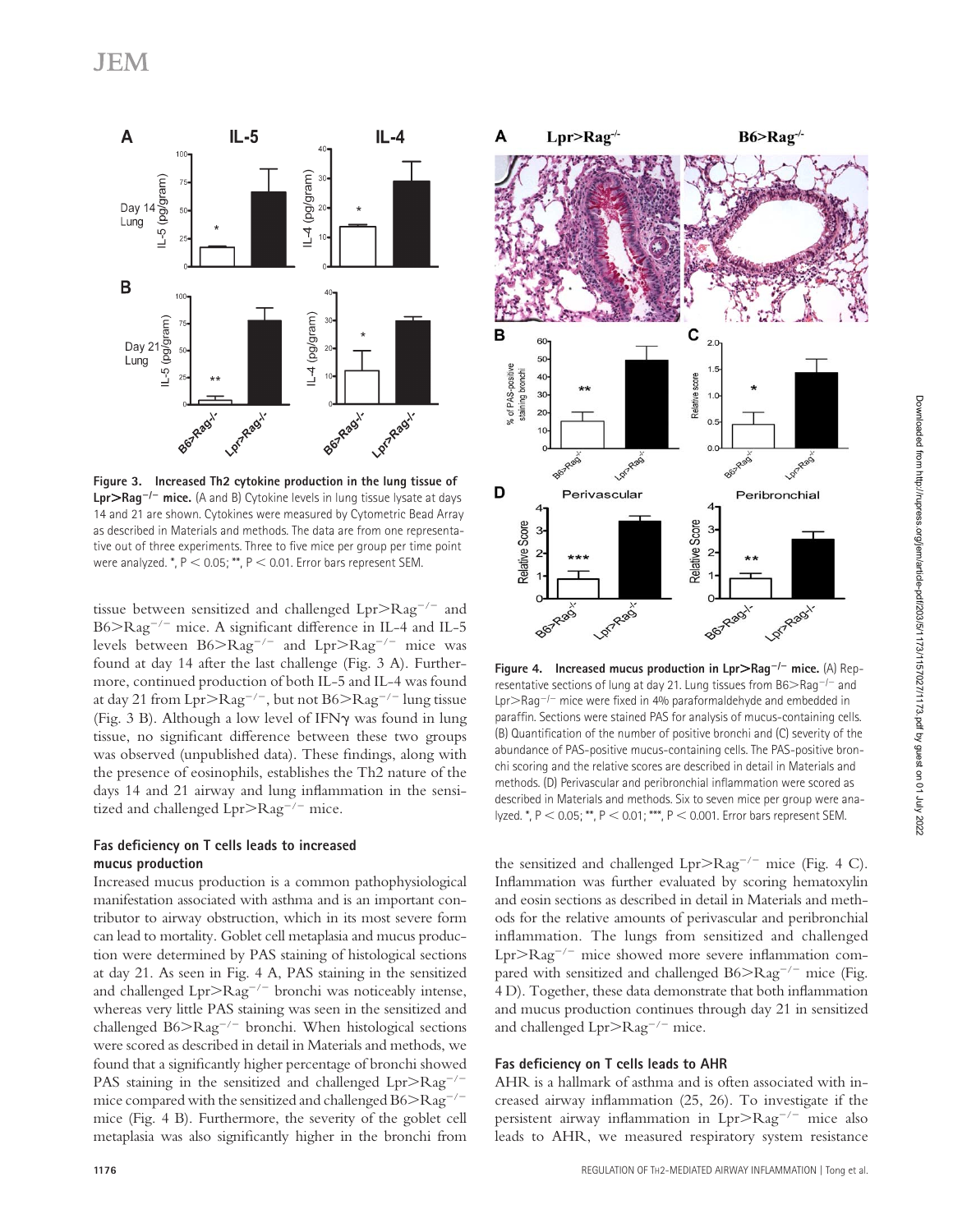

Figure 5. Fas deficiency on T cells leads to AHR. Respiratory system resistance (Rrs) to methacholine was measured at days 4 (A), 14 (B), and 21 (C) after the last challenge. Control Rag<sup>-/−</sup> mice, without T cell adoptive transfer, but with sensitization and challenge are shown. Analysis of

variance was used to analyzed the differences in airway response to methacholine between B6>Rag<sup>−</sup>/<sup>−</sup> and Lpr>Rag<sup>−</sup>/<sup>−</sup> mice. Three to eight mice per group per time point were analyzed. \*, P < 0.05. Error bars represent SEM.

(Rrs) changes in response to methacholine aerosol at days 4, 14, and 21 after last challenge. Rag<sup>−</sup>/<sup>−</sup> mice that did not receive any T cells, but were sensitized and challenged were used as controls at days 4 and 14. As previously demonstrated by others, in the absence of T cells, the Rag<sup>−</sup>/<sup>−</sup> mice fail to develop any eosinophilic airway or lung inflammation or AHR in our model (reference 27 and unpublished data). In both sensitized and challenged Lpr>Rag<sup>−</sup>/<sup>−</sup> and B6>Rag<sup>−</sup>/<sup>−</sup> mice, Rrs responses at day 4 to inhaled methacholine were greater than in control sensitized and challenged Rag<sup>−</sup>/<sup>−</sup> mice, but there was no significant difference in airway responsiveness between Lpr>Rag<sup>−</sup>/<sup>−</sup> and B6>Rag<sup>−</sup>/<sup>−</sup> mice at this time (Fig. 5 A). In marked contrast, at days 14 and 21, Lpr>Rag<sup>−</sup>/<sup>−</sup> mice remained hyperresponsive to methacholine, whereas sensitized and challenged B6>Rag<sup>−</sup>/<sup>−</sup> mice returned to normal responsiveness by day 14 (Fig. 5, B and C). Hence, after the induction of Th2-mediated airway inflammation, Fas deficiency on T cells leads to prolonged AHR.

#### Fas deficiency on T cells leads to persistent **airway infl ammation**

The partial resolution of airway inflammation and cholinergic hyperresponsiveness in sensitized and challenged Lpr>Rag<sup>−</sup>/<sup>−</sup> mice at day 21 implied that complete resolution might just be delayed, rather than fully defective. To determine when complete resolution, similar to sensitized and challenged B6>Rag<sup>-/-</sup> mice occurs, we tested several later time points. To our surprise, the BAL eosinophil counts in the sensitized and challenged Lpr>Rag<sup>−</sup>/<sup>−</sup> mice at day 28, and even 2 wk later at day 42, were still significantly higher than the sensitized and challenged B6>Rag<sup>−</sup>/<sup>−</sup> mice (Fig. 6 A). BAL T cell counts remained higher in sensitized and challenged Lpr>Rag<sup>−</sup>/<sup>−</sup> mice at day 28, but matched the B6>Rag<sup>−</sup>/<sup>−</sup> mice at day 42 (Fig. 6 A). Strikingly, histological evaluation of the lungs from sensitized and challenged Lpr>Rag<sup>−</sup>/<sup>−</sup> mice at

these later time points revealed dramatically severe inflammation and mucus production compared with sensitized and challenged B6 $>$ Rag<sup>-/-</sup> mice (Fig. 6 B). Even at day 42, Lpr>Rag<sup>-/-</sup> mice remained highly inflamed, whereas  $B6 > Rag^{-/-}$  mice had mild or no inflammation (Fig. 6 B, panels 2 and 5, and C). Goblet cell metaplasia and mucus production were also scored on PAS-stained sections at these time points. Lpr>Rag<sup>−</sup>/<sup>−</sup> mice still had dramatically intense positive PAS staining bronchi at day 42 (Fig. 6 B, panels 3 and 6, and D). Furthermore, the percentage of PAS positive bronchi and the severity of the goblet cell metaplasia were also significantly higher in the sensitized and challenged Lpr>Rag<sup>-/-</sup> mice compared with the sensitized and challenged B6>Rag<sup>−</sup>/<sup>−</sup> mice at days 28 and 42 (Fig. 6 D). Finally, increased airway reactivity was found in Lpr>Rag<sup>−</sup>/<sup>−</sup> mice compared with sensitized and challenged B6>Rag<sup>-/-</sup> at day 42 (Fig. 6 E), although both groups of mice had reduced reactivity compared with earlier time points (Fig. 5). Together, these data demonstrate that the sensitized and challenged Lpr>Rag<sup>−</sup>/<sup>−</sup> mice develop a chronic inflammatory response that includes many of the major features of human asthma.

Recent studies have suggested that Fas-deficient T cells may cause lung inflammation independent of antigen sensitization and challenge (28). To control for this possibility, Rag<sup>−</sup>/<sup>−</sup> mice were adoptively transferred with either B6 or Lpr T cells, but were not sensitized or challenged. These control mice were killed 8 wk later (which is the time equivalent of day 42 after the last challenge in our sensitized and challenged mice) and evaluated histologically. No airway inflammation or mucus production was found in any of these control mice (Fig. 6 B, panels 1 and 4). Thus, this control experiment demonstrates that the inflammation found in the sensitized and challenged Lpr>Rag<sup>−</sup>/<sup>−</sup> mice at day 42 is not the result of the mere presence of Fas-deficient T cells, but to an antigen-driven effect of the Lpr T cells.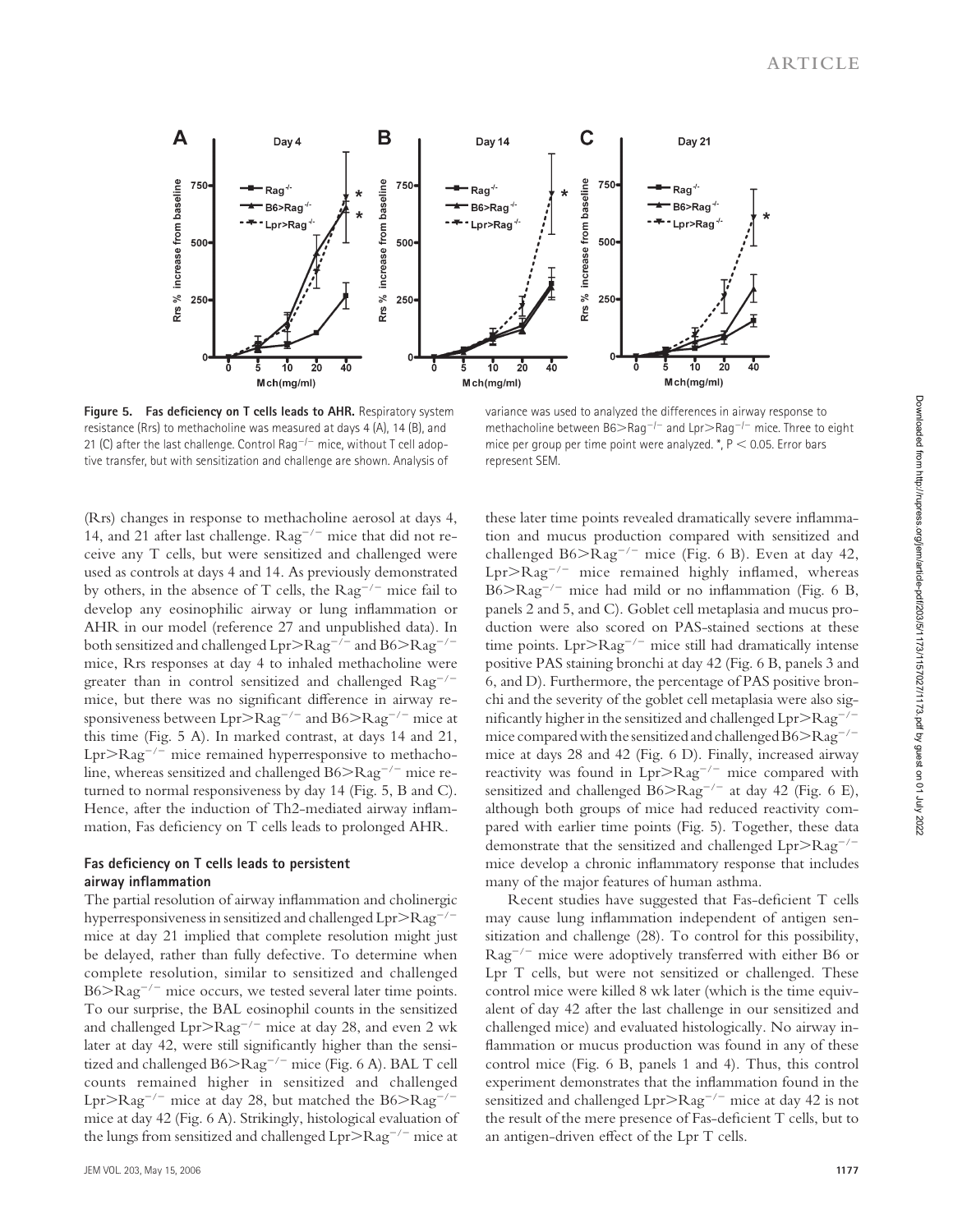

Figure 6. Fas deficiency on T cells leads to persistent airway inflam**mation and AHR.** (A) BAL T cell and eosinophil counts were determined for days 8, 11, 28, and 42. The data from Fig. 2 for days 4, 14, and 21 are also included to provide a more complete picture of the entire time course that was tested. (B) Representative sections from B6>Rag<sup>-/−</sup> (panels 1–3) and Lpr>Rag<sup>−</sup>/<sup>−</sup> (panels 4–6) mice are shown. In panels 2–3 and 5–6, the mice were sensitized and challenged (SCH) as described in Materials and methods and killed 42 d after the last challenge (which was 57 d after the adoptive transfer of the T cells). In panels 1 and 4, the mice were adoptively trans-

#### **Persistent airway inflammation in Lpr>Rag<sup>-/−</sup> mice is not the result of lymphoproliferation of CD4**<sup>−</sup>**CD8**<sup>−</sup> **Lpr T cells in the chronic phase**

Lpr mice have an inherited disorder of the immune system that causes massive lymphoproliferation at even early stages of life; for instance, it has been found that the pathogenic CD4<sup>−</sup>CD8<sup>−</sup> CD3 T cells develop over time in Lpr strains (29). To determine if it is possible that Lpr T cells have de-

ferred, but left without sensitization and challenging for 57 d to control for a nonspecific effect of the adoptive transfer of Lpr T cells on lung histology. The sections were stained with PAS or hematoxylin and eosin as noted. (C) Perivascular and peribronchial inflammation and (D) goblet cell metaplasia was scored as described in Materials and methods. (E) Respiratory system resistance (Rrs) to methacholine was measured at day 42 after last challenge. In all sections, four to five mice per group per time point were analyzed. Data in A–D are representative of two separate experiments.  $*$ ,  $P < 0.05$ ,  $*$ ,  $P < 0.01$ ,  $***$ ,  $P < 0.001$ . Error bars represent SEM.

veloped other characteristics as a "side effect" of defective Fas that are causing the persistent airway inflammation in our model, we examined the proportion of  $CD4^+$  and  $CD8^+$  T cells and the phenotype of T cells from B6 and Lpr mice before adoptive transfer. The proportions of  $CD4^+$  and  $CD8^+$ cells are normal between B6 and Lpr mice as shown in Fig. 7 A, and we also didn't find any enhanced numbers of double negative (DN) and double positive (DP) Lpr T cells at mice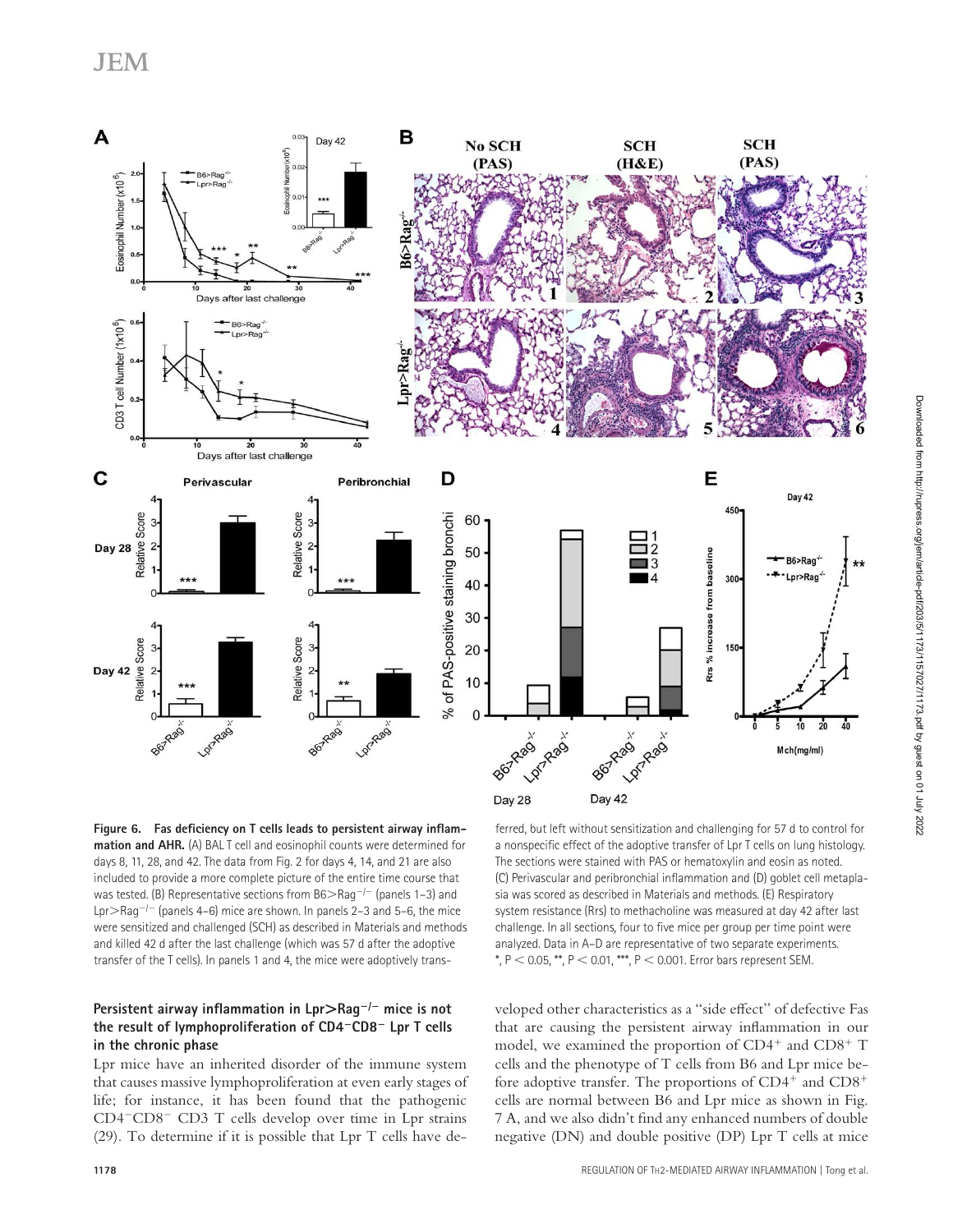

**Figure 7. Persistent airway infl ammation in Lpr**>**Rag**<sup>−</sup>**/**<sup>−</sup> **mice is not the result of lymphoproliferation of the pathological CD4**<sup>−</sup>**CD8**<sup>−</sup> **Lpr T cells.** (A) The percentage of CD4<sup>+</sup> and CD8<sup>+</sup> T cells and the phenotype of T cells from B6 and Lpr mice were examined after T cell isolation from B6

and Lpr mice before adoptive transfer. CD4 and CD8 expression was analyzed from the gated CD3 T lymphocytes. (B and C) The percentage and phenotype of CD4<sup>+</sup> and CD8<sup>+</sup> T cells from the BAL and spleens at days 28 and 42 after the last challenge were examined in B6>Rag<sup>−</sup>/<sup>−</sup> and Lpr>Rag<sup>−</sup>/<sup>−</sup> mice.

aged 5–7 wk old. This age of mice is used for T cell isolation from LN for adoptive transfer. More importantly, we also examined the phenotype of T cells from the BAL, spleen, lungs, and LN at days 28 and 42 in B6>Rag<sup>−</sup>/<sup>−</sup> and Lpr>Rag<sup>−</sup>/<sup>−</sup> mice after the last challenge. It is notable that the sum of the CD4<sup>+</sup> and CD8<sup>+</sup> T cells is  $>97\%$  of total CD3<sup>+</sup> T cells in both groups and that very few CD3<sup>+</sup>CD4<sup>−</sup>CD8<sup>−</sup> (DN) and CD3<sup>+</sup>CD4<sup>+</sup>CD8<sup>+</sup>(DP) T cells were observed in either the BAL, spleen (Fig. 7, B and C), lungs, and LN (not depicted) in Lpr>Rag<sup>−</sup>/<sup>−</sup> mice. Our data strongly suggest that persistent airway inflammation in Lpr>Rag<sup>−</sup>/<sup>−</sup> mice is not the result of the development of DN and DP pathological T cells populations.

#### Failure to resolve airway inflammation is correlated with decreased IFN<sub>Y</sub> production by Fas-deficient T cells

To determine the nature of the T cell response at day 42, BAL and lung T cells were restimulated with SEA overnight on ELISPOT plates for IFNγ and IL-5 (Fig. 8 A). IL-5–producing cells were not detected from the BAL of either B6>Rag<sup>−</sup>/<sup>−</sup> or Lpr>Rag<sup>−</sup>/<sup>−</sup> mice (unpublished data) and were equivalent in the lungs from the two groups of mice (Fig. 8 A). Interestingly, the number of antigen-responsive IFN $\gamma$ -producing cells was significantly greater in the B6>Rag<sup>−</sup>/<sup>−</sup> BAL and lung cell cultures compared with the Lpr>Rag<sup>−</sup>/<sup>−</sup> cultures (Fig. 8 A). To further investigate the source of IFNγ in the B6>Rag<sup>-/−</sup> mice, we repeated the experiment, and on day 28, performed intracellular staining for IFNγ. As seen at day 42, day 28 lung T cells from B6>Rag<sup>−</sup>/<sup>−</sup> mice produced more IFNγ+ cells than Lpr>Rag<sup>−</sup>/<sup>−</sup> mice and, interestingly, the IFNγ-producing cells in the lungs were mostly CD4<sup>+</sup> T cells (Fig. 8 B). Thus, although neither B6>Rag<sup>−</sup>/<sup>−</sup> nor Lpr>Rag<sup>−</sup>/<sup>−</sup> mice produced a significant IFNγ response at the peak of inflammation (Fig. 3 and not depicted), over time the B6>Rag<sup>−</sup>/<sup>−</sup>, but not the  $Lpr > Rag^{-/-}$  mice, develop antigen-specific

### Similar to Fas-deficient T cells, IFN<sub>Y</sub>-deficient T cells can induce persistent airway inflammation

IFNγ-producing CD4 T cells.

We hypothesized that the development of  $IFN\gamma^+$  CD4<sup>+</sup> T cells may be a key mechanism involved the timely resolution in the sensitized and challenged B6>Rag<sup>−</sup>/<sup>−</sup> mice and that the failure to develop these IFN $\gamma$ <sup>+</sup> CD4<sup>+</sup> T cells may explain the persistent inflammation found in sensitized and challenged Lpr>Rag<sup>-/-</sup> mice. To test this hypothesis, IFN $\gamma^{-/-}$ T cells were transferred to Rag<sup>−</sup>/<sup>−</sup> mice (IFNγ−/−>Rag<sup>−</sup>/<sup>−</sup>), and sensitized and challenged as described in previous paragraphs. We found that there is a similar level of airway inflammation at day 4 between IFN $\gamma^{-/-}$ >Rag<sup>-/-</sup> and B6>Rag<sup>−</sup>/<sup>−</sup> mice. Interestingly, similar to the Lpr>Rag<sup>−</sup>/<sup>−</sup> mice, IFNγ−/−>Rag<sup>−</sup>/<sup>−</sup> mice have a delayed resolution of eosinophilia in the airway at days 14 and 28 (Fig. 9 A). At day 28 after the last challenge, we also observed significantly higher levels of lung, peribronchial, and perivascular inflammation in IFNγ−/−>Rag<sup>−</sup>/<sup>−</sup> mice than in B6>Rag mice (Fig. 9 B). These data demonstrated that IFNγ production by T cells is involved in the resolution of airway inflammation in the B6>Rag<sup>−</sup>/<sup>−</sup> mice and suggested that the failure of Lpr T cells to produce IFNγ in the Lpr>Rag<sup>−</sup>/<sup>−</sup> mice may play an important role in their inability to resolve Th2 mediated inflammation.

#### **DISCUSSION**

Why asthmatics fail to resolve inflammation in their airways remains one of the unsolved problems in asthma (1, 2). Persistence of T cells and eosinophils in bronchial biopsies was found in persistent asthma and even in intermittent asthma (4).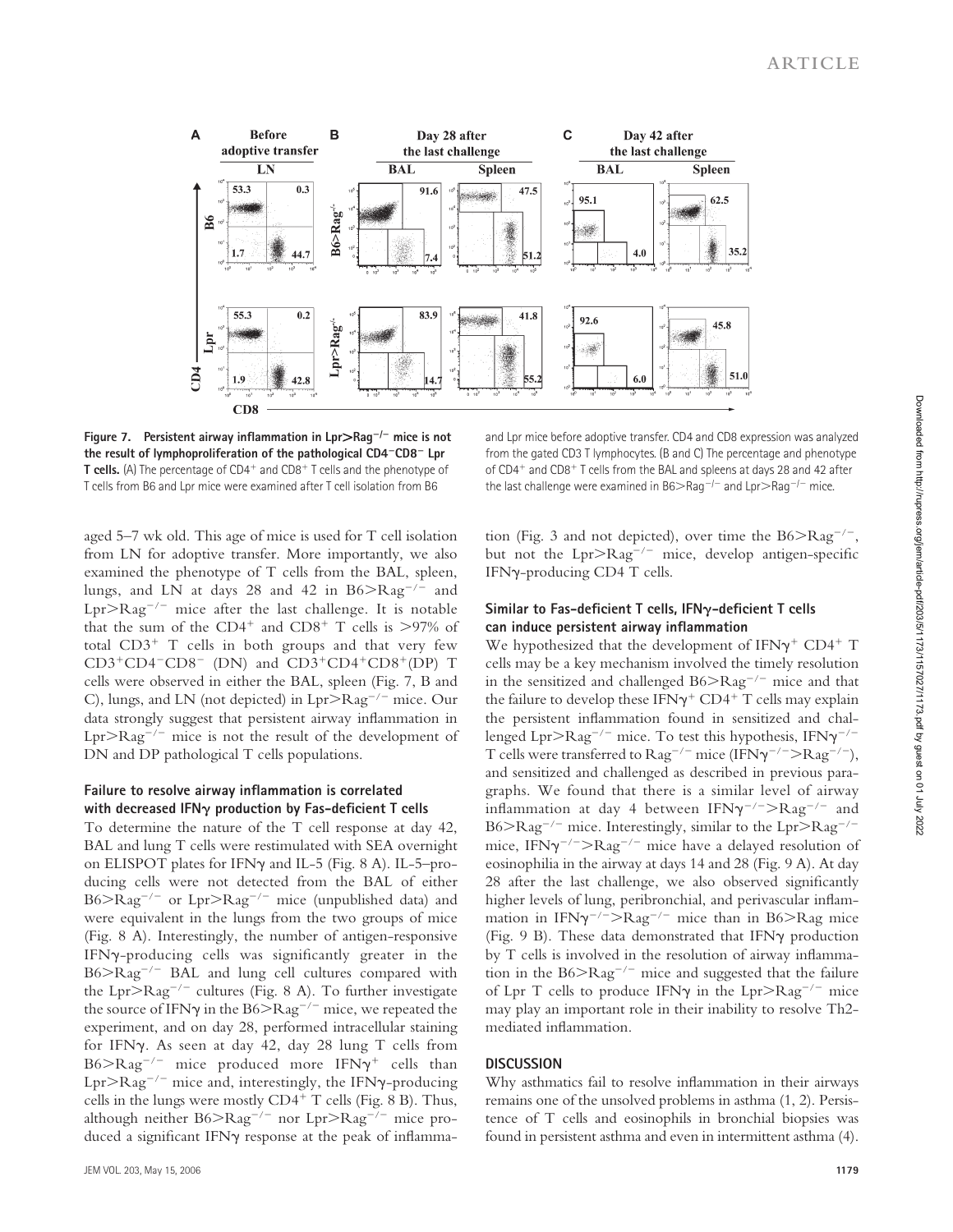

Figure 8. Failure to resolve airway inflammation is correlated with decreased IFN<sub> $\gamma$ </sub> production by Fas-deficient T cells. (A) BAL cells and lung T cells were restimulated with SEA for 24 h on ELISPOT plates specific to measure IFNγ and IL-5. Data are expressed as positive points per well. Three or six wells per group were averaged and means  $\pm$  SEM are shown. Higher numbers of IFNγ-producing cells were measured in cultures of day 42 B6>Rag<sup>−</sup>/<sup>−</sup> BAL and lung cells stimulated with exogenous SEA

antigen (5  $\mu$ g/ml; left and middle). Similar numbers of IL-5-producing cells were measured in cultures of day 42 Lpr>Rag<sup>-/-</sup> and B6>Rag<sup>-/-</sup> lung T cells with or without exogenous SEA antigen (right). (B) Lung T cells were restimulated with PMA and ionomycin for 4 h. The cells were stained with anti-IFNγ antibody of intracellular cytokine staining. Lung T cells from Lpr $>$ Rag mice had sevenfold less IFN $\gamma$ <sup>+</sup> T cells than those from B6>Rag<sup>-/-</sup> mice. \*, P < 0.05; \*\*, P < 0.01; \*\*\*, P < 0.001.

These findings led us to question how Th2 inflammatory responses normally resolve in murine models of asthma. The objective of this investigation was to determine the potential role of the death receptor, Fas (CD95), in antigeninduced Th2-mediated airway inflammation in mice. We find that  $Fast<sup>+</sup> T$  cells play a pivotal role in the resolution of airway inflammation, mucus production, and AHR. These findings in mice may shed light on potential mechanisms of asthma pathogenesis.

Several studies have suggested that dysregulated apoptosis of eosinophils may be involved in human asthma. Eosinophils express the Fas receptor and undergo apoptosis in vitro and in vivo when bound by FasL or an agonizing antibody (30–32). However, eosinophils from asthmatic lungs undergo less apoptosis than normal controls and express more Bcl-2, and treatment of human asthma with corticosteroids leads to an increase in the number of apoptotic eosinophils (33–35). In fact, asthma severity has been directly correlated to reduced eosinophil apoptosis in induced-sputum samples (35). Yet, how eosinophil apoptosis is regulated in asthma remains undefined.

In our study, we demonstrated that Fas-deficient Th2 cells were sufficient to drive the extended course of airway inflammation in sensitized and challenged Lpr mice. These data suggest that the fate of eosinophils in the lungs and airways is largely dependent on T cells. Our results do not discount the effect of eosinophil apoptosis mediated by Fas or

other mechanisms. Furthermore, because we have not examined eosinophil apoptosis directly in our model, we cannot exclude the possibilities that the lack of resolution is the result of lack of clearance of eosinophils or to enhanced or persistent recruitment of cells. Nevertheless, our findings suggest that resolution of airway eosinophilia inflammation is largely downstream of Fas expression on T cells. In human asthma, there were several reports that T cells also undergo less apoptosis. One report found that mitogen-stimulated peripheral blood T cells from asthmatic subjects failed to undergo the same degree of Fas-mediated apoptosis as T cells from the normal control subjects, thereby providing direct evidence for a defect in programmed cell death in the pathogenesis of asthma (5). Additionally, defective expression of Fas messenger RNA and Fas receptor was found on pulmonary T cells from patients with asthma (36). De Rose et al. reported that the defect in IFNγ production involved in the allergic immune response may be responsible for a decrease in apoptosis of allergen-activated T lymphocytes in the airways of atopic asthmatic patients (37). Thus, our results in this new model have direct correlations with the findings of these studies in human asthma. In addition to dysfunctional Fas pathway on T cells, markedly reduced Fas ligand mRNA and protein in the airway epithelium during allergic airway inflammation induced by OVA in mice may be also involved in the pathogenesis of certain inflammatory conditions of the airway (38).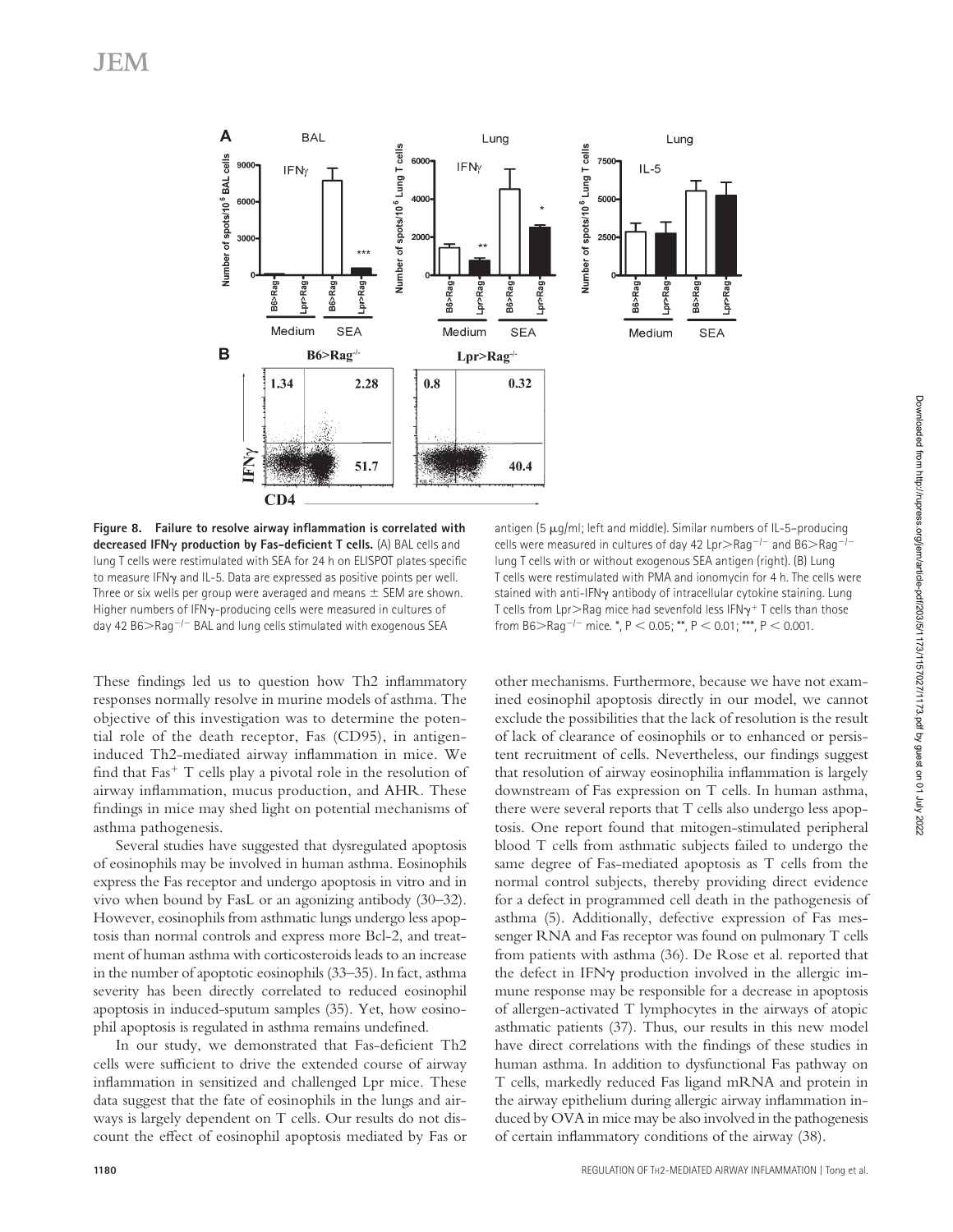

**Figure 9. IFN-defi cient T cells can induce persistent airway inflammation similar to Lpr T cells.** (A) B6 and IFNγ<sup>-/−</sup> T cells were adoptively transferred into Rag<sup>−</sup>/<sup>−</sup> mice 1 d before sensitization. BAL was analyzed on days 4, 14, and 28 after the last challenge. IFN $\gamma^{-/-}$  > Rag and B6>Rag<sup>-/−</sup> mice produced similar levels of airway inflammation at day 4, but at days 14 and 28, higher levels of eosinophils were found in the IFNγ−/−>Rag<sup>−</sup>/<sup>−</sup> mice compared with B6>Rag<sup>−</sup>/<sup>−</sup> mice. (B) Perivascular and peribronchial inflammation was scored as described in Materials and methods. At days 14 (not depicted) and 28 (B), significantly higher levels of lung peribronchial and perivascular inflammation was observed in IFNγ−/−>Rag<sup>−</sup>/<sup>−</sup> mice than in B6>Rag<sup>−</sup>/<sup>−</sup> mice. Three to four mice per group were analyzed. \*, P < 0.05. Error bars represent SEM.

Persistent Th2 inflammation has been one of the most difficult aspects of authentic asthma to model in animals. Many models for persistent inflammation require continued antigen exposure for long periods of time. When antigen exposure is ended, airway remodeling and AHR can remain for 3–4 wk; however, inflammation resolves quickly after the last antigen challenge (39–41). Recently, there has been the development of other models that use either mite allergens (42) or conventional OVA allergen with new technology for aerosol delivery (40). However, all of these models require 20–40 nebulizations after one to two immunizations. Mice with a targeted deletion of the T-bet gene spontaneously demonstrated multiple physiological and inflammatory features characteristic of asthma (43). Transgenic mice that overexpress IL-5 (44), IL-9 (45), IL-11 (46), and IL-13 (47) showed AHR, eosinophilic inflammatory response, and collagen deposition in the airways, indicating that chronic exposure to Th2 cytokines could also induce airway remodeling. Airway inflammation in these animal models occurs spontaneously without any antigen exposure. Thus, current methods for inducing chronic airway inflammation fall into two categories: those models in which the mice are repeatedly challenged for weeks or even months, and models of genetically manipulated mice that develop a spontaneous Th2-type airway inflammation in the absence of allergen exposure.

In this study, we now present data on a third method of inducing persistent airway inflammation. This novel model is not spontaneous, but allergen-induced, yet only requires two challenges after a single sensitization. Although it has been proposed that the persistent inflammation found in asymptomatic asthmatics is the result of chronic low level exposure to allergens, it is just as likely that the persistent inflammation in asymptomatic asthmatics is the result of defects in resolution of airway inflammation. Thus, the Fas-deficient T cell mice represent an altogether new model of persistent airway inflammation that does not require continuous challenges to induce this key feature of asthma.

Recently, Rajewsky et al. published their findings on ablation of Fas specifically in the T cell compartment (28). They reported that between 8 and 12 mo, these mice develop severe pulmonary fibrosis and accumulation of inflammatory cells. Although T cell–specific  $\text{Fas}^{-/-}$  mice and our adoptively transferred Lpr>Rag<sup>-/-</sup> mice are both Fas deficient on only T cells, the timing and type of lung pathology differs in the two models. Nevertheless, to test whether our findings could be explained by spontaneous lung disease, we adoptively transferred B6 and Lpr T cells into Rag<sup>−</sup>/<sup>−</sup> mice but did not sensitize and challenge these animals. After 8 wk, no evidence of inflammation could be found (Fig. 6 B). Thus, it is highly unlikely that persistence of Th2-type inflammation in our model is related to the pulmonary fibrosis and inflammation that develops at a much later stage of life in T cell specific Fas<sup>-/-</sup> mice.

Our study is supported by previous work from Gelfand et al., who demonstrated that AHR is increased in OVAsensitized and challenged Fas-deficient mice compared with wild type at day 4 after the last challenge and that blockade of inflammation with anti-IL-5 treatment attenuates the response (18). Interestingly, unlike our findings, these investigators did not find a delay in the resolution of inflammation in the Lpr mice. More importantly, in our adoptive transfer model, we now demonstrate that Fas deficiency specifically on T cells is sufficient to prolong inflammation despite normal Fas expression on eosinophils.

To investigate the possible mechanisms involved in the development of persistent airway inflammation in sensitized and challenged Lpr>Rag<sup>−</sup>/<sup>−</sup> mice, T cell function was studied. We found that lung T cells from B6>Rag<sup>−</sup>/<sup>−</sup> mice produced more IFN $\gamma^+$  cells than lung T cells from Lpr $\geq$ Rag<sup>-/−</sup> mice and, interestingly, that the IFNγ-producing cells in the lungs were mostly CD4<sup>+</sup> T cells. To test the hypothesis that development of IFN $\gamma$ <sup>+</sup> CD4<sup>+</sup> T cells may be a key mechanism involving timely resolution, IFN $\gamma^{-/-}$  T cells were transferred to  $\text{Rag}^{-/-}$  mice. We found that IFN $\gamma^{-/-}$  $\text{Rag}^{-/-}$ mice have a delayed resolution of eosinophilia and lung peribronchial perivascular inflammation (Fig. 9). These data suggest that the failure of Lpr T cells to produce IFN $\gamma$  in the Lpr>Rag<sup>−</sup>/<sup>−</sup> mice may play an important role in their inability to resolve their Th2-mediated inflammation. These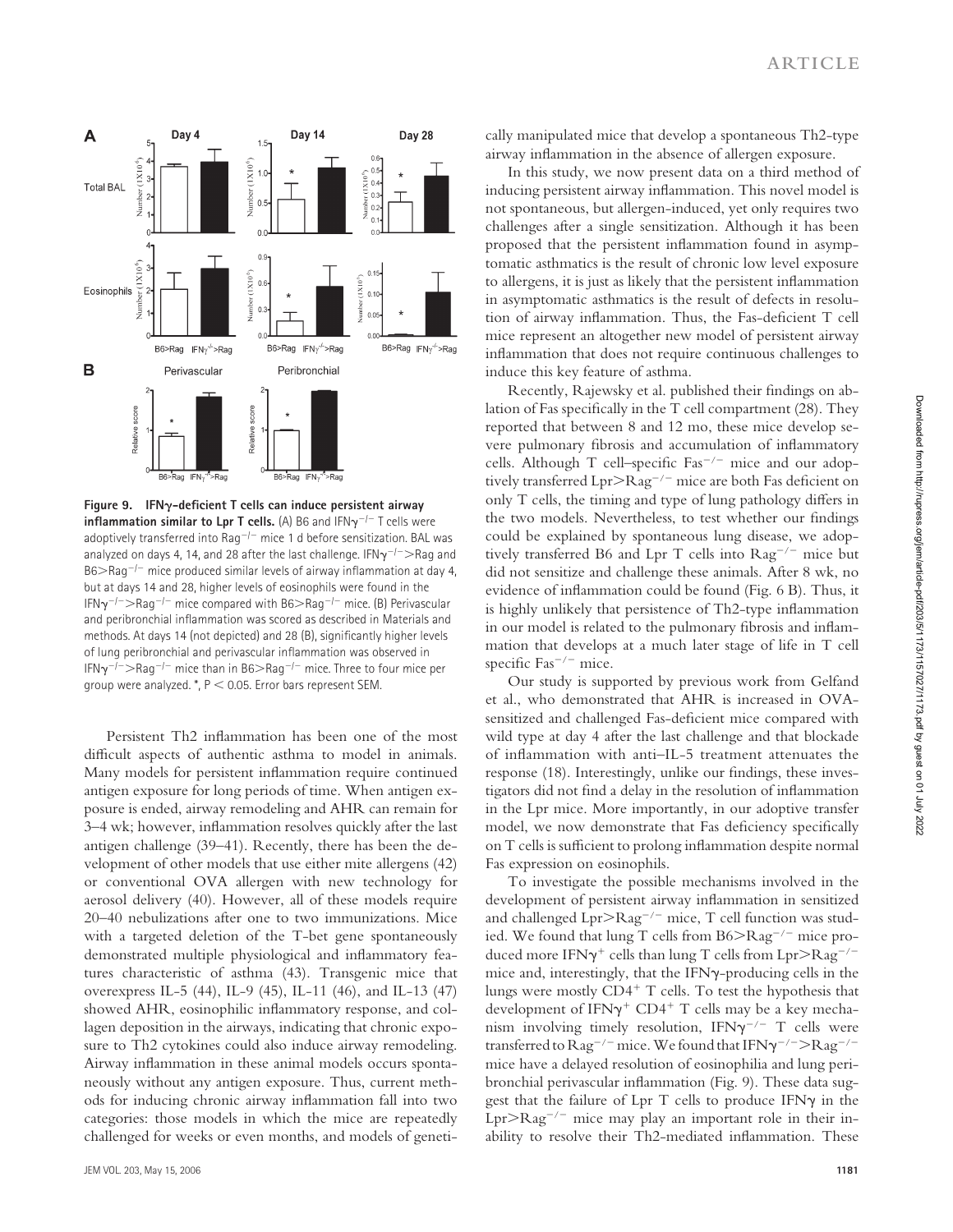results were also consistent with previous reports (21, 37, 48, 49) in which Th1 T cells inhibited Th2-induced eosinophilia and mucus production. Why effective antigen-specific Th1 cells fail to develop in the Lpr>Rag<sup>−</sup>/<sup>−</sup> mice remains unclear. In fact, several reports suggest that Fas deficiency leads to greater Th1 responses (for review see reference 12). Thus, further studies will be required to resolve these apparent contradictory studies.

There has been much controversy over the role of Th1 cells in asthma (for review see reference 1). Although some studies have suggested a protective role for Th1 cytokines in allergy and asthma (50, 51), other investigators have suggested that Th1 cells enhance pulmonary inflammatory responses and AHR (52–54). In our model, the data clearly demonstrate that Th2 cells play a stimulating role in the early phase of the airway inflammation, but that Th1 cells play an inhibiting role in the chronic phase of airway inflammation. Nevertheless, the development of our novel animal model of asthma provides a new opportunity to study the mechanisms involved in chronic Th2 inflammation as well as the pathological outcomes of this long-term inflammation. Further investigations in the role of Fas in regulating Th2 immunity may translate into better treatments for asthma and other Th2-mediated diseases.

#### **MATERIALS AND METHODS**

**Animals.** B6 mice were purchased from either The Division of Cancer Treatment at the National Cancer Institute or from The Jackson Laboratory. B6.MRL-Tnfrsf6lpr (Lpr), B6.129S7-Ifngtm1Ts/J (IFNγ−/<sup>−</sup>), B6.129S7- Rag1<sup>tm1Mom</sup> (B6.Rag<sup>-/-</sup>), and B6.SJL-Ptprc<sup>a</sup>Pep3<sup>b</sup>/BoyJ (B6.CD45.1) mice were purchased from The Jackson Laboratory and bred and housed in a specific pathogen-free barrier facility maintained by the University of Chicago Animal Resources Center. The studies reported here conform to the principles outlined by the Animal Welfare Act and the National Institutes of Health guidelines for the care and use of animals in biomedical research.

Antibodies and flow cytometry. Anti-mouse CD3 (clone 17A2), CD4 (clone L3T4), CD8 (clone 53–6.7), CD45.1 (clone A20), and CD45.2 (clone 104) antibodies were obtained from BD Biosciences. Anti–mouse CCR3 antibody (clone 83101.111) was obtained from R&D Systems. Anti-IFNγ–PE was obtained from eBioscience. For intracellular staining, the cells were fixed with 4% paraformaldehyde for 10 min after surface staining and washed  $2\times$  in permeabilization buffer (0.03% saponin/PBS/0.25% gelatin). Staining antibodies, diluted to the predetermined concentration in permeabilization buffer, were added to the samples, and the samples were incubated for 30 min at 4°C. The samples were washed and analyzed on a FACS LSR-II (Becton Dickinson).

*S. mansoni* **sensitization and challenge.** S. mansoni sensitization and challenge to induce murine allergic airway disease was described previously (20). In brief, S. mansoni eggs were harvested and SEA was produced as described previously (55). At day −14, mice were immunized by i.p. injection of 5,000 inactivated S. mansoni eggs, which induced a natural Th2 response in the absence of active infection. A days −7 and 0, the mice were challenged with 10 μg of SEA by intranasal and intratracheal aspiration, respectively. The mice were studied between 4 and 42 d after the last challenge. To ensure that they had not yet developed lymphoproliferative disease, Lpr and IFNγ−/<sup>−</sup> mice were used between 5–7 wk of age.

**BAL analysis.** BAL was performed by delivering 0.8 ml of cold PBS into the cannulated trachea and gently aspirating the fluid. The lavage was

repeated a total of four times to recover a total volume of 2.5–3 ml. The lavage was centrifuged and supernatant was stored at −20°C for cytokine analysis. The percentage of cell types found within BAL fluid was determined by FACS analysis with cell type-specific markers.

**Th1/Th2 cytokine determination in lung tissue.** The lung tissue was weighed, homogenized in 500  $\mu$ l 1 $\times$  PBS containing protease inhibitors, and collected by centrifugation at 3,000 revolutions/min for 15 min. Cytokines in the lung tissue were detected using a murine Th1/Th2 Cytometric Bead Array kit (BD Biosciences) according to manufacturer's instructions, except that the beads were incubated in 10-fold more volume of lung lysate (500 μl) than recommended. The detection limits were 5 pg/ml for IL-4, 5 pg/ml for IL-5, and 2.5 pg/ml for IFNγ.

**ELISPOT.** ELISA spot plates (Cellular Technology Limited) were coated with rat anti–mouse IL-5 and IFNγ antibodies (2 μg/ml) (BD Biosciences). Plates were blocked with PBS/0.1% BSA and washed with PBS. BAL and lung cells were cultured on the plates for 16 h at 37°C in the presence or absence of SEA (5 μg/ml). The ELISPOT plates were scanned by ImmunoSpot Series 2 Analyzer (Cellular Technology Limited).

**Adoptive transfer.** B6 and Lpr T cells were harvested from lymph nodes from donor mice and enriched by nonadherence to a nylon wool column. 107 cells were adoptively transferred into each recipient intravenously. The purity by flow cytometry was between 90 and 95%  $CD3^+$  T cells.

Histology. Lungs were removed from mice after BAL and fixed by immersion into 4% paraformaldehyde. Lobes were sectioned sagitally, embedded in paraffin, cut into 5- $\mu$ m sections, and stained with hematoxylin and eosin for analysis. An inflammation score was assigned in a blinded fashion by a pathologist. The score of peribronchiolar and perivascular inflammation was determined as follows: 0, normal; 1, few cells; 2, a ring of inflammatory cells one cell layer deep; 3, a ring of inflammatory cells two to four cells deep; and 4, a ring of inflammatory cells of more than four cells deep. Additional sections were stained with periodic acid schiff (PAS) for analysis of mucuscontaining cells. Scoring was performed by examining at least 20 consecutive fields. Numerical scores for the abundance of PAS-positive goblet cells (56) in each airway were determined as follows: 0, <5% goblet cells; 1, 5–25%; 2, 25–50%; 3, 50–75%; and 4, >75%, with 0 being negative and 1–4 being positive for PAS-staining bronchi.

**Airway responsiveness.** Methacholine challenge experiments were performed at 4, 14, 21, and 42 d after the last antigen challenge. Rrs was measured through a computer-controlled small animal ventilator (Flexivent; SCIREQ) as described previously (57). Each mouse was challenged with increasing doses of methacholine aerosol (0, 5, 10, 20, and 40 mg/ml in saline) for 12 s. After each challenge, Rrs was recorded during tidal breathing every 10 s for 2 min. Maximum values of Rrs were taken and expressed in terms of percentage change from baseline after saline aerosol.

**Statistical analysis.** Graph generation and statistical analysis were performed by using Prism software (version 4.00; GraphPad). Differences between groups for lung histology parameters, total BAL cells, BAL eosinophils, BAL T cells, and cytokine content in BAL fluid and lung tissues were determined by using an unpaired Student's two-tailed *t* test. For analyses of the data on days 28 and 42 in Figs. 6 and 9, the more conservative (less powerful), Mann-Whitney nonparametric comparison was used. Error bars represent SEM. Two-way analysis of variance was used to analyze the differences in airway response to methacholine among groups of mice. Statistical significance was claimed whenever \*, P < 0.05; \*\*, P < 0.01; \*\*\*, P < 0.001.

We thank Drs. P. Padrid, A.D. Schriber, A. Tesciuba, L. Hoffman, K. Blaine, A.M. Frantz, S. Tartoff, Y. Qin, and K. Hermann for assistance with these studies. We also thank Dr. X. Li for assistance with scoring the lung pathology, Dr. M.-L. Alegre for thoughtful discussions and critical review of the manuscript, and The University of Chicago Cancer Research Center Flow Cytometry Facility and staff.

Downloaded from http://rupress.org/jem/article-pdf/203/5/1173/1157027/1173.pdf by guest on 01 July 2022

Downloaded from http://rupress.org/jem/article-pdf/203/5/1173/1157027/1173.pdf by guest on 01 July 2022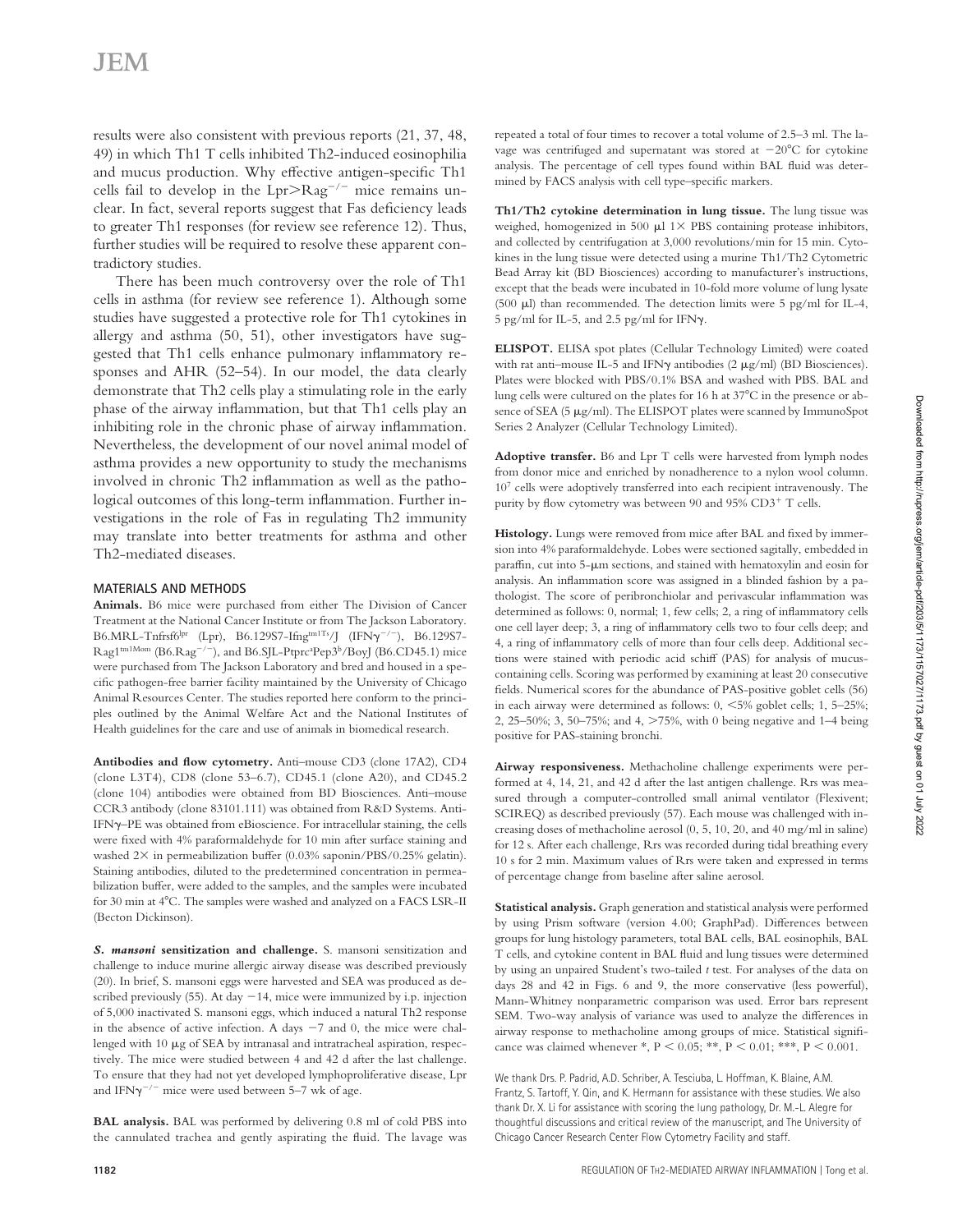This work was supported by grant nos. R01 AI46549 and R01 AI50180 (to A.I. Sperling), R01 HL66026 and a Glaxo Centre of Excellence grant (to K.J. Hamann), and P01 AI56352 (to J. Solway). J. Tong, D.D. Balachandran, R.A. Shilling, B.S. Clay, and B. Chen were supported by the National Heart, Lung, and Blood Institute, National Institutes of Health, grant no. T32 HL-07605. H.S. Bandulwala was a fellow of the Markley Molecular Medicine Program at The University of Chicago. The University of Chicago Cancer Research Center Flow Cytometry Facility is supported in part by grant no. P30-CA14599.

The authors have no conflicting financial interests.

#### **Submitted: 19 August 2005 Accepted: 22 March 2006**

#### **R E F E R E N C E S**

- 1. Cohn, L., J.A. Elias, and G.L. Chupp. 2004. Asthma: mechanisms of disease persistence and progression. *Annu. Rev. Immunol.* 22:789–815.
- 2. Vignola, A.M., P. Chanez, A.M. Campbell, F. Souques, B. Lebel, I. Enander, and J. Bousquet. 1998. Airway inflammation in mild intermittent and in persistent asthma. *Am. J. Respir. Crit. Care Med.* 157:403–409.
- 3. Vignola, A.M., R. Gagliardo, D. Guerrera, G. Chiappara, P. Chanez, J. Bousquet, and G. Bonsignore. 2000. New evidence of inflammation in asthma. *Thorax*. 55:S59–S60.
- 4. Vignola, A.M., P. Chanez, G. Chiappara, L. Siena, A. Merendino, C. Reina, R. Gagliardo, M. Profita, J. Bousquet, and G. Bonsignore. 1999. Evaluation of apoptosis of eosinophils, macrophages, and T lymphocytes in mucosal biopsy specimens of patients with asthma and chronic bronchitis. *J. Allergy Clin. Immunol.* 103:563–573.
- 5. Jayaraman, S., M. Castro, M. O'Sullivan, M.J. Bragdon, and M.J. Holtzman. 1999. Resistance to Fas-mediated T cell apoptosis in asthma. *J. Immunol.* 162:1717–1722.
- 6. Druilhe, A., B. Wallaert, A. Tsicopoulos, J.L. Silva, I. Tillie-Leblond, A.B. Tonnel, and M. Pretolani. 1998. Apoptosis, proliferation, and expression of bcl-2, fas, and fas ligand in bronchial biopsies from asthmatics. *Am. J. Respir. Cell Mol. Biol.* 19:747–757.
- 7. Mosmann, T.R., H. Cherwinski, M.W. Bond, M.A. Giedlin, and R.L. Coffman. 1986. Two types of murine helper T cell clone. I. Definition according to profiles of lymphokine activities and secreted proteins. *J. Immunol.* 136:2348–2357.
- 8. Ramsdell, F., M.S. Seaman, R.E. Miller, K.S. Picha, M.K. Kennedy, and D.H. Lynch. 1994. Differential ability of Th1 and Th2 T cells to express Fas ligand and to undergo activation-induced cell death. *Int. Immunol.* 6:1545–1553.
- 9. Varadhachary, A.S., S.N. Perdow, C. Hu, M. Ramanarayanan, and P. Salgame. 1997. Differential ability of T cell subsets to undergo activation-induced cell death. *Proc. Natl. Acad. Sci. USA*. 94:5778–5783.
- 10. Watanabe, N., H. Arase, K. Kurasawa, I. Iwamoto, N. Kayagaki, H. Yagita, K. Okumura, S. Miyatake, and T. Saito. 1997. Th1 and Th2 subsets equally undergo Fas-dependent and -independent activationinduced cell death. *Eur. J. Immunol.* 27:1858–1864.
- 11. Zhang, X., T. Brunner, L. Carter, R.W. Dutton, P. Rogers, L. Bradley, T. Sato, J.C. Reed, D. Green, and S.L. Swain. 1997. Unequal death in T helper cell (Th)1 and Th2 effectors: Th1, but not Th2, effectors undergo rapid Fas/FasL-mediated apoptosis. *J. Exp. Med.* 185:1837–1849.
- 12. Roberts, A.I., S. Devadas, X. Zhang, L. Zhang, A. Keegan, K. Greeneltch, J. Solomon, L. Wei, J. Das, E. Sun, et al. 2003. The role of activation-induced cell death in the differentiation of T-helper-cell subsets. *Immunol. Res.* 28:285–293.
- 13. Kataoka, T., M. Ito, R.C. Budd, J. Tschopp, and K. Nagai. 2002. Expression level of c-FLIP versus Fas determines susceptibility to Fas ligand-induced cell death in murine thymoma EL-4 cells. *Exp. Cell Res.* 273:256–264.
- 14. Varadhachary, A.S., M.E. Peter, S.N. Perdow, P.H. Krammer, and P. Salgame. 1999. Selective up-regulation of phosphatidylinositol 3′- kinase activity in Th2 cells inhibits caspase-8 cleavage at the death-inducing complex: a mechanism for Th2 resistance from Fas-mediated apoptosis. *J. Immunol.* 163:4772–4779.
- 15. Zhang, X.R., L.Y. Zhang, S. Devadas, L. Li, A.D. Keegan, and Y.F. Shi. 2003. Reciprocal expression of TRAIL and CD95L in Th1 and

Th2 cells: role of apoptosis in T helper subset differentiation. *Cell Death* Differ. 10:203-210.

- 16. Dzialo-Hatton, R., J. Milbrandt, R.D. Hockett Jr., and C.T. Weaver. 2001. Differential expression of Fas ligand in Th1 and Th2 cells is regulated by early growth response gene and NF-AT family members. *J. Immunol.* 166:4534–4542.
- 17. Pandiyan, P., D. Gartner, O. Soezeri, A. Radbruch, K. Schulze-Osthoff, and M.C. Brunner-Weinzierl. 2004. CD152 (CTLA-4) determines the unequal resistance of Th1 and Th2 cells against activation-induced cell death by a mechanism requiring PI3 kinase function. *J. Exp. Med.* 199:831–842.
- 18. Duez, C., A. Tomkinson, L.D. Shultz, D.L. Bratton, and E.W. Gelfand. 2001. Fas deficiency delays the resolution of airway hyperresponsiveness after allergen sensitization and challenge. *J. Allergy Clin. Immunol.* 108:547–556.
- 19. Lopes, M.F., M.P. Nunes, A. Henriques-Pons, N. Giese, H.C. Morse III, W.F. Davidson, T.C. Araujo-Jorge, and G.A. DosReis. 1999. Increased susceptibility of Fas ligand-deficient gld mice to *Trypanosoma cruzi* infection due to a Th2-biased host immune response. *Eur. J. Immunol.* 29:81–89.
- 20. Tesciuba, A.G., S. Subudhi, R.P. Rother, S.J. Faas, A.M. Frantz, D. Elliot, J. Weinstock, L.A. Matis, J.A. Bluestone, and A.I. Sperling. 2001. Inducible costimulator regulates Th2-mediated inflammation, but not Th2 differentiation, in a model of allergic airway disease. *J. Immunol*. 167:1996–2003.
- 21. Cohn, L., R.J. Homer, N. Niu, and K. Bottomly. 1999. T helper 1 cells and interferon  $\gamma$  regulate allergic airway inflammation and mucus production. *J. Exp. Med.* 190:1309–1318.
- 22. Padrid, P.A., M. Mathur, X. Li, K. Herrmann, Y. Qin, A. Cattamanchi, J. Weinstock, D. Elliott, A.I. Sperling, and J.A. Bluestone. 1998. CTLA4Ig inhibits airway eosinophilia and hyperresponsiveness by regulating the development of Th1/Th2 subsets in a murine model of asthma. *Am. J. Respir. Cell Mol. Biol.* 18:453–462.
- 23. Hebestreit, H., S. Yousefi, I. Balatti, M. Weber, R. Crameri, D. Simon, K. Hartung, A. Schapowal, K. Blaser, and H.U. Simon. 1996. Expression and function of the Fas receptor on human blood and tissue eosinophils. *Eur. J. Immunol.* 26:1775–1780.
- 24. Scotet, E., S. Schroeder, and A. Lanzavecchia. 2001. Molecular regulation of CC-chemokine receptor 3 expression in human T helper 2 cells. *Blood*. 98:2568–2570.
- 25. Coyle, A.J., K. Wagner, C. Bertrand, S. Tsuyuki, J. Bews, and C. Heusser. 1996. Central role of immunoglobulin (Ig) E in the induction of lung eosinophil infiltration and T helper 2 cell cytokine production: inhibition by a non-anaphylactogenic anti-IgE antibody. *J. Exp. Med.* 183:1303–1310.
- 26. Maddox, L., and D.A. Schwartz. 2002. The pathophysiology of asthma. *Annu. Rev. Med.* 53:477–498.
- 27. Corry, D.B., G. Grunig, H. Hadeiba, V.P. Kurup, M.L. Warnock, D. Sheppard, D.M. Rennick, and R.M. Locksley. 1998. Requirements for allergen-induced airway hyperreactivity in  $T$  and  $B$  cell-deficient mice. *Mol. Med.* 4:344–355.
- 28. Hao, Z., B. Hampel, H. Yagita, and K. Rajewsky. 2004. T cell-specific ablation of Fas leads to Fas ligand-mediated lymphocyte depletion and inflammatory pulmonary fibrosis. *J. Exp. Med.* 199:1355-1365.
- 29. Cohen, P.L., and R.A. Eisenberg. 1991. Lpr and gld: single gene models of systemic autoimmunity and lymphoproliferative disease. *Annu. Rev. Immunol.* 9:243–269.
- 30. Matsumoto, K., R.P. Schleimer, H. Saito, Y. Iikura, and B.S. Bochner. 1995. Induction of apoptosis in human eosinophils by anti-Fas antibody treatment in vitro. *Blood*. 86:1437–1443.
- 31. Druilhe, A., Z. Cai, S. Haile, S. Chouaib, and M. Pretolani. 1996. Fasmediated apoptosis in cultured human eosinophils. *Blood*. 87:2822–2830.
- 32. Tsuyuki, S., C. Bertrand, F. Erard, A. Trifilieff, J. Tsuyuki, M. Wesp, G.P. Anderson, and A.J. Coyle. 1995. Activation of the Fas receptor on lung eosinophils leads to apoptosis and the resolution of eosinophilic inflammation of the airways. *J. Clin. Invest.* 96:2924-2931.
- 33. Woolley, K.L., P.G. Gibson, K. Carty, A.J. Wilson, S.H. Twaddell, and M.J. Woolley. 1996. Eosinophil apoptosis and the resolution of airway inflammation in asthma. Am. J. Respir. Crit. Care Med. 154:237-243.